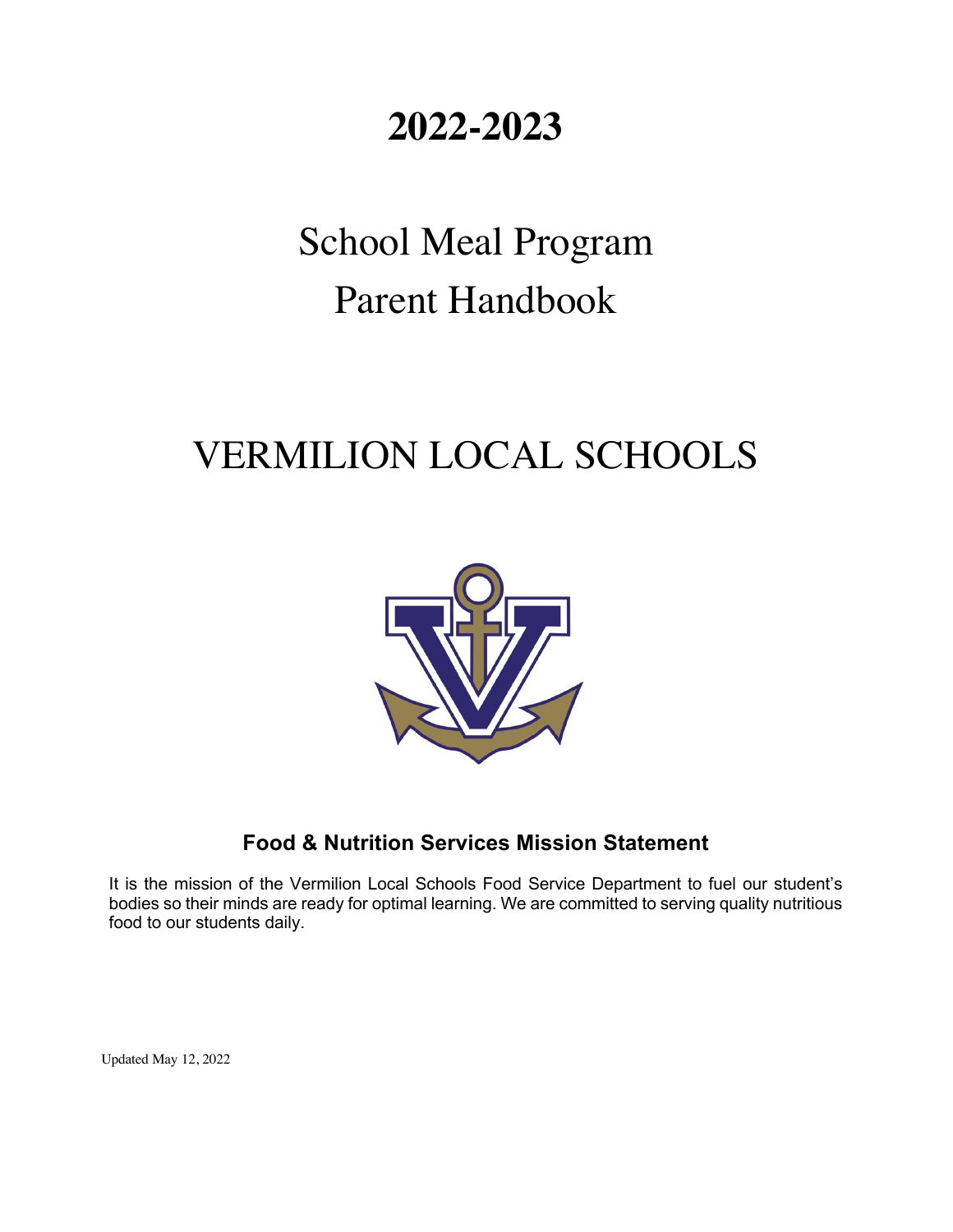## **National School Lunch and Breakfast Programs**

The Vermilion Local School district participates in the National School Lunch and Breakfast Programs. Under these programs all schools who participate must make free and reducedprice meals available to eligible students \*. The menus are planned so that over a period of one week, school lunches will provide children with approximately one-third of the nutrients they need according to the Recommended Dietary Allowances and one-fourth of breakfast nutrients. The menus are planned using available government commodity food products from the United States Department of Agriculture as well as purchased food products.

The Food & Nutrition Department strives to promote the consumption of healthy meals and snacks. All food sold in the schools contribute to the daily nutritional needs of students and meet the Healthy Hunger Free Kids Act of 2011 and comply with dietary guidelines provided by the United States Department of Agriculture.

All a la Carte snack items sold in schools meet the "Smart Snacks in Schools" guidelines established by the USDA in July 2014.

### **USDA Nondiscrimination Statement**

In accordance with Federal civil rights law and U.S. Department of Agriculture (USDA) civil rights regulations and policies, the USDA, its Agencies, offices, and employees, and institutions participating in or administering USDA programs are prohibited from discriminating based on race, color, national origin, sex, disability, age, or reprisal or retaliation for prior civil rights activity in any program or activity conducted or funded by USDA.

Persons with disabilities who require alternative means of communication for program information (e.g. Braille, large print, audiotape, American Sign Language, etc.), should contact the Agency (State or local) where they applied for benefits. Individuals who are deaf, hard of hearing or have speech disabilities may contact USDA through the Federal Relay Service at (800) 877-8339. Additionally, program information may be made available in languages other than English.

To file a program complaint of discrimination, complete the **USDA Program Discrimination Complaint Form**, (AD-3027) found online at: **https://www.usda.gov/oascr/how-to-file-aprogram-discrimination-complaint (for printed documents) or How to File a Program Discrimination Complaint (for online documents)**, and at any USDA office, or write a letter addressed to USDA and provide in the letter all of the information requested in the form. To request a copy of the complaint form, call (866) 632-9992. Submit your completed form or letter to USDA by:

- (1) mail: U.S. Department of Agriculture Office of the Assistant Secretary for Civil Rights 1400 Independence Avenue, SW Washington, D.C. 20250-9410;
- (2) fax: (202) 690-7442; or
- (3) email: program.intake@usda.gov.

This institution is an equal opportunity provider.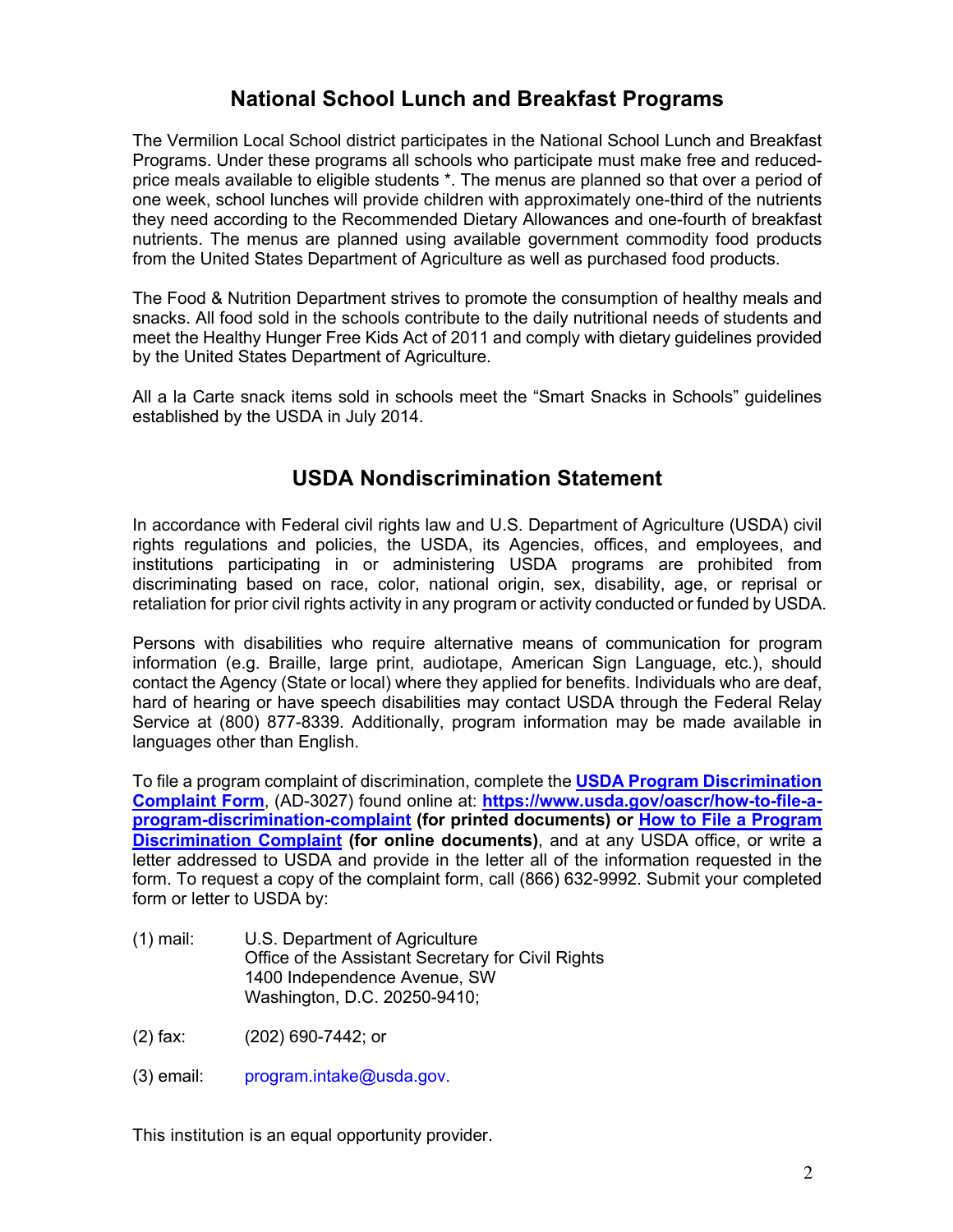### **Lunch / Breakfast Meal Pattern**

Each lunch meal includes five components: an entree with two ounces of meat or meat alternative (beef, chicken, cheese and casseroles, etc.), one to two servings of bread, one (2 at the HS) servings of fruit, two servings of vegetables and an 8 oz. container of milk. To make a complete or combo meal, students must take at least three of the five components, with one being a fruit or vegetable. We encourage students to take all five components to receive the greater value for the cost. Extra entrées may be purchased. The school also offers a variety of a la carte items.

Each Breakfast meal includes three components with two servings of whole grain rich bread or one meat / protein and one whole grain bread serving (entrée), two servings of fruit and an 8 oz. milk. To make a complete breakfast all students must take a full serving of bread/meat entrée item, at least 1 serving of fruit and milk.

## **Free and Reduced Price Meal Application**

To assist families who may be unable to pay for breakfast and lunch at school, the Vermilion Local School District participates in the National School Lunch and School Breakfast program. The reduced price is \$.40 for breakfast and \$.40 for lunch. To determine if your child qualifies for this program, please complete the Free/Reduced Lunch Application using the link on the school district website: https://www.vermilionschools.org/Parents.aspx

Paper applications are available from any school office or can be emailed to the parent. For questions, to request an application or for assistance completing the application, please contact Marianne Prete at mprete@vermilionschools.org or phone 440-204-1723.

### **Student Lunch Prices**

Breakfast for all students - \$1.60 per meal Lunch – Vermilion Elementary School - \$2.50 Lunch – Sailorway Middle and Vermilion High School - \$2.65 Milk only – All buildings -  $55¢$  each

### **Adult and A La Carte Meal Prices**

Adult Meal \$4.00 A la Carte Items – prices subject to change based on product availability Extra Milk .55¢ each

Unless parents request otherwise, students are permitted to use money in their PaySchools account to buy additional entrees, items and snacks when offered. Students who pack their lunch may use the money on their account for milk and other purchases.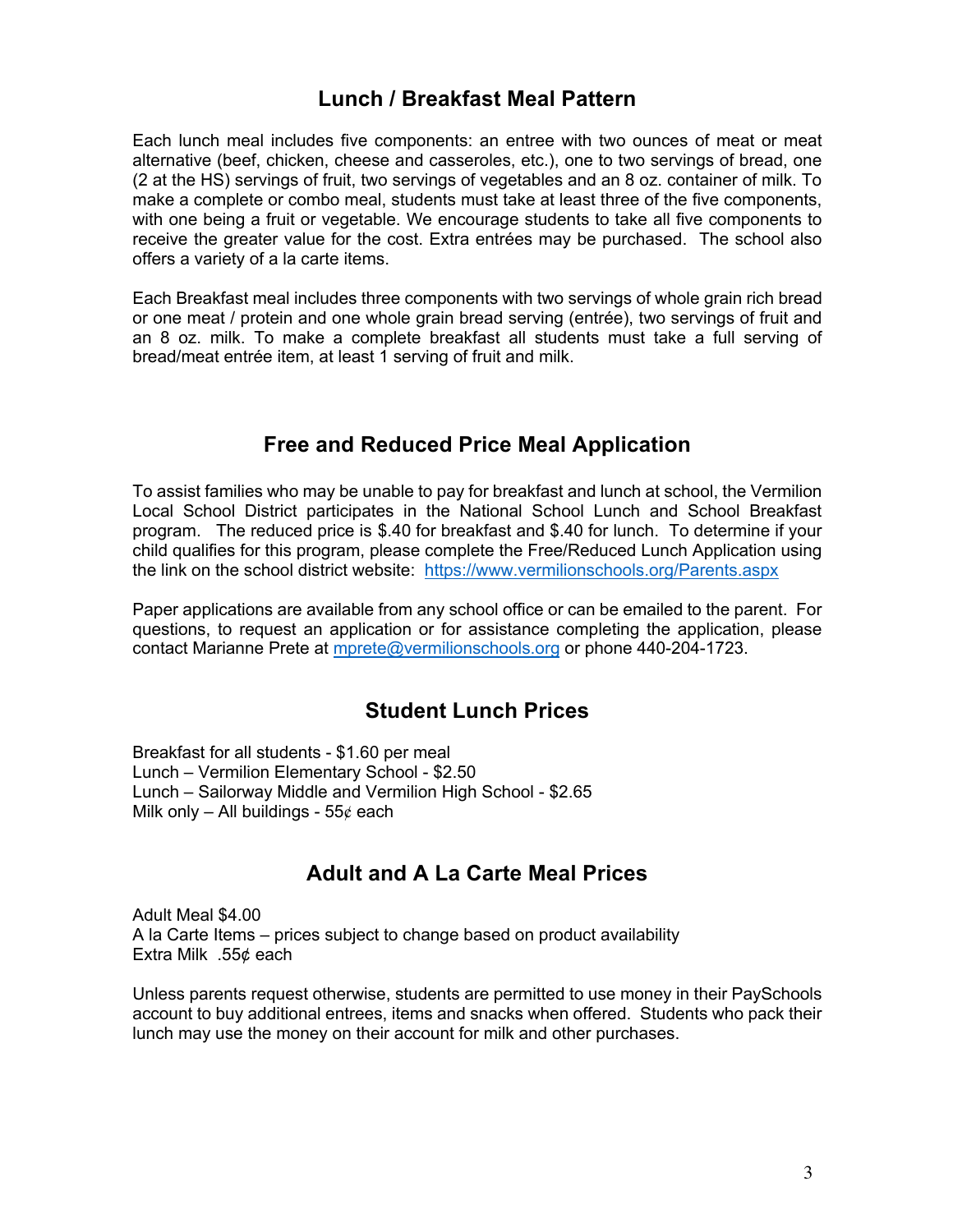## **PaySchools Central**

The Vermilion Local School District utilizes a computerized point-of-sale (POS) system that makes paying for meals convenient for parents and students. Families no longer need to worry about sending money with children every day. Online accounts are available so that parents may ensure the child has access to lunch money each school day.

This system allows parents to easily make online payments to the student breakfast/lunch account. PaySchools can also be used to pay student fees and other school related charges.

School employees are only authorized to accept payments by cash or check. The cafeteria staff and school office personnel are not able to process credit or debit card transactions. Card transactions are only available through PaySchools.

PaySchools can be accessed by visiting the school district website at **https://www.vermilionschools.org/Parents.aspx**

Parents who have never used PaySchools must create a new account and add the child's last name and ID number (up to five (5) children may be added to the parent account). After completing the registration and creating a password, the student ID number will remain accessible from the account. Payments may take up to 24 hours to post to a student account.

## **Benefits of using PaySchoolsCentral**

- $\sqrt{\phantom{a}}$  Staff and Students receive faster service at the register.
- $\sqrt{\phantom{a}}$  Full-pay, reduced, and free meal transactions are all processed in the same manner.
- $\sqrt{\phantom{a}}$  Detailed information and meal account reports are available to families
- $\sqrt{\phantom{a}}$  Accurate records for state and federal reporting purposes are generated.

## **How does the point-of-sale system work?**

Each student has his/her own student meal account, complete with a 6-digit personal identification number (PIN). The account may be accessed by using IDconnect Biometrics. This system is one directional. This ID program creates a number that is unique to your student. This reduces the chance of losing or forgetting an id number and/or errors when students are at the point-of-sale. The student's photo appears on the screen when the student's ID number is entered. The cashier is required to verify the student's identity before ringing the sale and an automatic withdrawal occurs from the student's meal account.

Pre-payment for meals is strongly recommended. Money can be deposited into the account at any time, as often as needed. We recommend pre-paying at least one week in advance. Money put on a child's account can take up to 24 hours to post.

Parents may request that student accounts be restricted from additional purchases, or that spending limits be imposed on student accounts. The parent must submit their request in writing. Email mprete@vermilionschools.org if you wish to take advantage of this option. Call the Operations Office at 440-204-1723 with questions.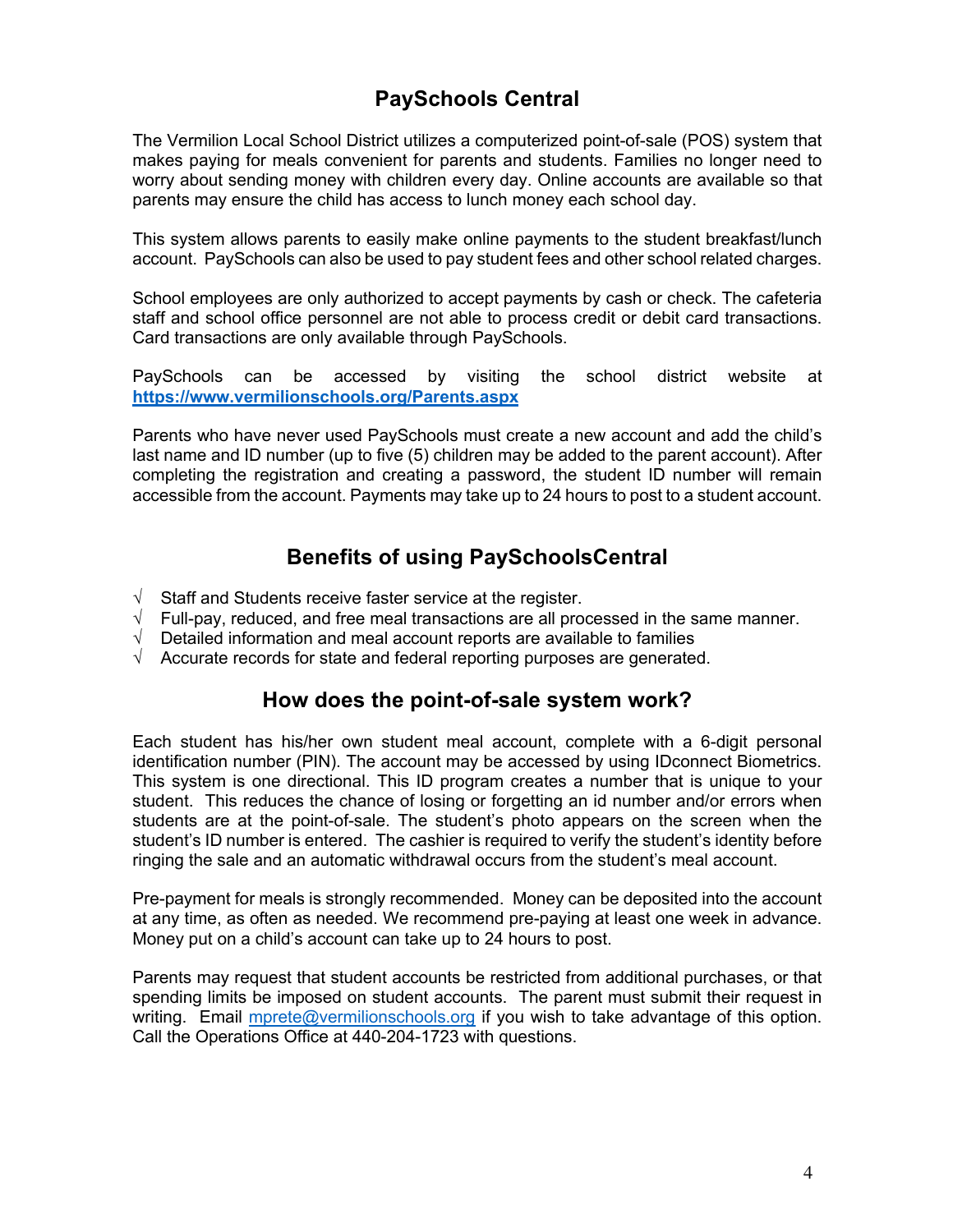#### **Paying by Cash or Check in the school cafeteria.**

All checks or cash for student lunches must be brought to the cafeteria in the morning, before lunch service begins. Money received in this manner will be added to the student's lunch account. We are not able to give change back to a parent or student.

Checks should be made payable to Vermilion Local Schools. Please write student name, building name and PIN (student ID number) on the check.

#### **Account Balance Information**

*Notification of low or negative balances* - Parents and Guardians will be notified when their students receive a low or negative lunch account balance. Calls, emails and/or letters will be sent to the phone numbers and email addresses on file in the Parent Portal of PowerSchool. For better service, please keep this information up to date.

#### **Meal Charges**

Vermilion Local Schools will allow students to charge lunch only. Breakfast, milk and ala carte items are may not be charged to the student account. Parents will be notified when the student has a negative account balance through a phone call, email and/or letter. A letter will be sent when the student has charged two lunches. Parents will be notified and information regarding the Free and Reduced Program will be sent after five lunches are charged.

Students may not incur a charge balance of more than \$15.00 for full pay students and \$7.50 for reduced-price students. Students who reach the maximum charge limit will be given an alternative lunch. The alternative lunch will consist of a choice of toasted cheese or peanut butter or soy butter sandwich, fruit, vegetable and milk. Any lunch charges outstanding at the end of the school year will be added to the student's fee account.

#### **What if my child still has money in his/her account at the end of the school year?**

All remaining balances will carry over to the next school year. Parents may request a refund of the account if the student moves out of the school district or graduates. Funds remaining in the PaySchools account will be applied to any outstanding school fees prior to a refund being issued.

Lunch account balances may also be transferred to a sibling account before a refund will be issued. All money remaining on student meal accounts will be refunded to the parent or guardian only. Please contact the Operations Office at 440-204-1723 or email mprete@vermilionschools.org to request a refund.

### **Menus**

Menus are published monthly and available on the school district website using this link: **https://www.vermilionschools.org/LunchMenus.aspx**

### **Miscellaneous**

#### **Cafeteria Behavior**

Adult lunchroom monitors are responsible for supervising and helping children at lunchtime. These adults are hired, trained and supervised by the school principals to monitor the lunchrooms and encourage proper eating habits and behaviors during meal and play time. Students are encouraged to use good manners in the dining room. This includes remaining seated until excused by the lunchroom monitor, talking softly at the table and cleaning up after themselves.